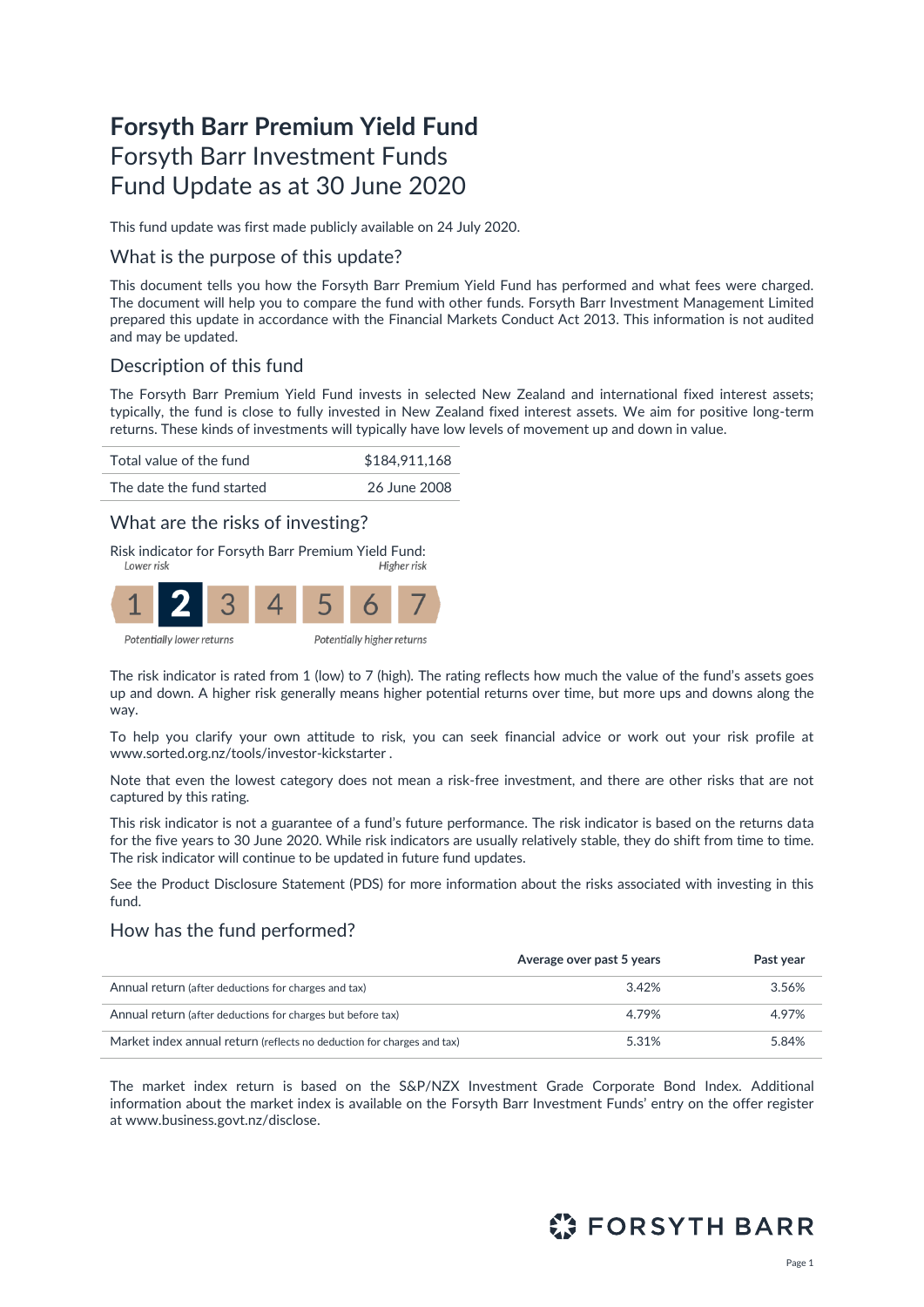#### Annual return graph



This shows the return after fund charges and tax for each of the last 10 years ending 31 March. The last bar shows the average annual return for the last 10 years, up to 30 June 2020.

Important: This does not tell you how the fund will perform in the future.

Returns in this update are after tax at the highest prescribed investor rate (PIR) of tax for an individual New Zealand resident. Your tax may be lower.

## What fees are investors charged?

Investors in the Forsyth Barr Premium Yield Fund are charged fund charges. In the year to 31 March 2020 these were:

|                                                       | % of net asset value <sup>1</sup> |
|-------------------------------------------------------|-----------------------------------|
| Total fund charges                                    | 0.82%                             |
| Which are made up of:                                 |                                   |
| Total management and administration charges including | 0.82%                             |
| Manager's basic fee                                   | 0.77%                             |
| Other management and administration charges           | 0.05%                             |
| Total performance-based fees                          | 0.00%                             |
|                                                       | Dollar amount per investor        |
| Other charges                                         | \$0.00                            |
|                                                       |                                   |

Investors are not currently charged any other fees. See the PDS for more information about fees. Small differences in fees and charges can have a big impact on your investment over the long term.

#### **Example of how this applies to an investor**

Jane had \$10,000 in the fund at the start of the year and did not make any further contributions. At the end of the year, Jane received a return after fund charges were deducted but before tax of \$497 (that is 4.97% of her initial \$10,000). This gives Jane a total return after tax of \$356 for the year.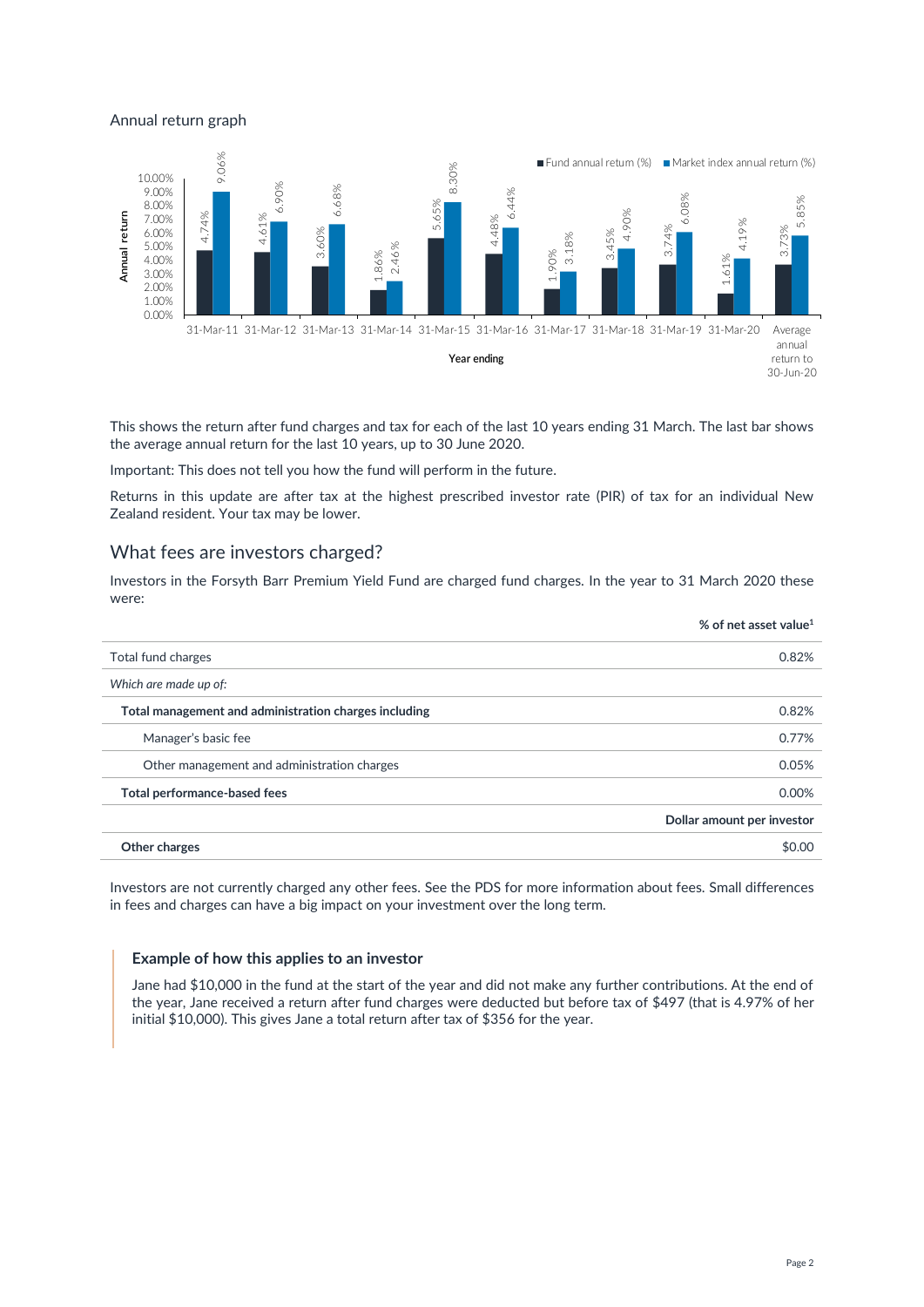# What does the fund invest in?

This shows the types of assets that the fund invests in.



### Actual investment mix

## Target investment mix

| Cash and cash equivalents    | 5.00%    |
|------------------------------|----------|
| New Zealand fixed interest   | 90.00%   |
| International fixed interest | 5.00%    |
| Australasian equities        | $0.00\%$ |
| International equities       | 0.00%    |
| Listed property              | 0.00%    |
| Unlisted property            | $0.00\%$ |
| Commodities                  | 0.00%    |
| Other                        | 0.00%    |

## Top 10 investments

|                | <b>Name</b>                                                         | Percentage of<br>fund net assets | <b>Type</b>                   | Country     | <b>Credit rating</b><br>(if applicable) |
|----------------|---------------------------------------------------------------------|----------------------------------|-------------------------------|-------------|-----------------------------------------|
| 1              | ANZ transactional bank account                                      | 11.47%                           | Cash and cash<br>equivalents  | New Zealand | $AA-$                                   |
| $\overline{2}$ | New Zealand Local Government Funding<br>Agency Ltd 14/04/2033 3.50% | 7.78%                            | New Zealand fixed<br>interest | New Zealand | $AA+$                                   |
| 3              | New Zealand Local Government Funding<br>Agency Ltd 15/04/2027 4.50% | 5.70%                            | New Zealand fixed<br>interest | New Zealand | $AA+$                                   |
| 4              | New Zealand Local Government Funding<br>Agency Ltd 15/04/2025 2.75% | 3.57%                            | New Zealand fixed<br>interest | New Zealand | $AA+$                                   |
| 5              | Bank of New Zealand Subordinated Note<br>17/12/2025 5.314%          | 3.51%                            | New Zealand fixed<br>interest | New Zealand | BBB+                                    |
| 6              | Housing New Zealand 2.97% 12/06/2023                                | 2.76%                            | New Zealand fixed<br>interest | New Zealand | $AA+$                                   |
| 7              | Vector Ltd 14/03/2024 4.996%                                        | 2.46%                            | New Zealand fixed<br>interest | New Zealand | <b>BBB</b>                              |
| 8              | Housing New Zealand 3.36% 12/06/2025                                | 2.35%                            | New Zealand fixed<br>interest | New Zealand | $AA+$                                   |
| 9              | New Zealand Local Government Funding<br>Agency Ltd 15/05/2021 6.00% | 2.29%                            | New Zealand fixed<br>interest | New Zealand | $AA+$                                   |
| 10             | Housing New Zealand 3.42% 18/10/2028                                | 1.92%                            | New Zealand fixed<br>interest | New Zealand | $AA+$                                   |

The top 10 investments make up 43.81% of the fund.